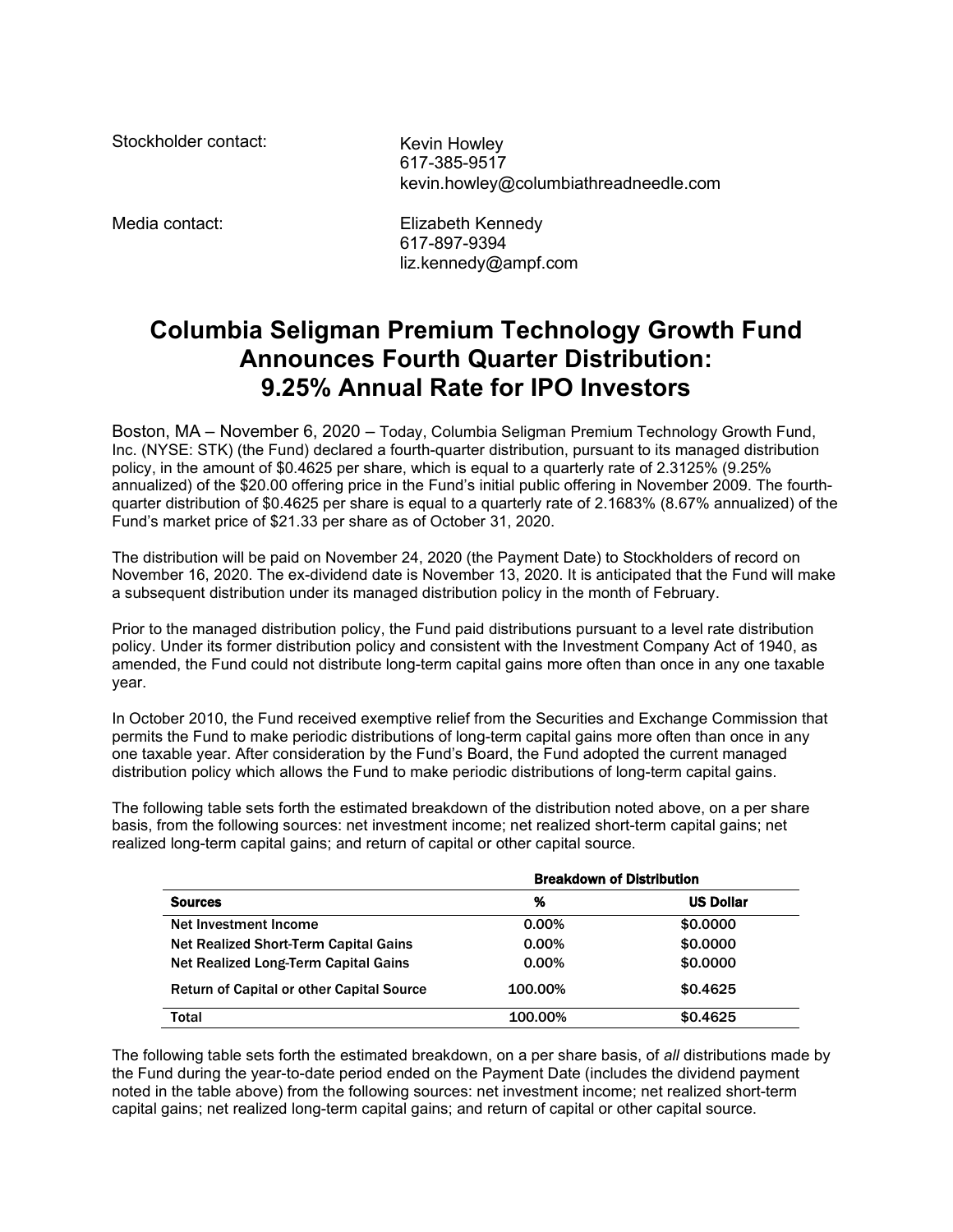|                                                  | <b>Breakdown of All Distributions Paid Through</b>   |                  |  |
|--------------------------------------------------|------------------------------------------------------|------------------|--|
|                                                  | <b>Year-To-Date Period Ended on the Payment Date</b> |                  |  |
| <b>Sources</b>                                   | %                                                    | <b>US Dollar</b> |  |
| Net Investment Income                            | 7.97%                                                | \$0.1474         |  |
| <b>Net Realized Short-Term Capital Gains</b>     | 1.31%                                                | \$0.0242         |  |
| Net Realized Long-Term Capital Gains             | 41.97%                                               | \$0.7765         |  |
| <b>Return of Capital or other Capital Source</b> | 48.75%                                               | \$0,9019         |  |
| Total                                            | 100.00%                                              | \$1,8500         |  |

As of the payment date of the current distribution, the Fund estimates that it has distributed more than its income and net realized capital gains. Therefore, all or a portion of your distribution may be a return of capital or other capital source. A return of capital may occur, for example, when some or all of the money that you invested in the Fund is paid back to you. A return of capital distribution does not necessarily reflect the Fund's investment performance and should not be confused with "yield" or "income." This could change during the remainder of the year, as further described below.

The amounts, sources and percentage breakdown of the distributions reported above are only estimates and are not being provided for, and should not be used for, tax reporting purposes. The actual amounts, sources and percentage breakdown of the distribution for tax reporting purposes, which may include return of capital, will depend upon the Fund's investment experience during the remainder of its fiscal year and may be subject to changes based on tax regulations.

## *The following table sets forth (i) the average annual total return of a share of the Fund's common stock at net asset value (NAV) for the 5-year period ended October 31, 2020 and (ii) the Fund's annualized distribution rate, for the same period, expressed as a percentage of the NAV price of a share of the Fund's common stock at October 31, 2020.*

| Average Annual Total NAV Return for the 5-year Period Ended October 31, 2020                                                 | 16.79% |
|------------------------------------------------------------------------------------------------------------------------------|--------|
| Annualized Distribution Rate as a Percentage of October 31, 2020 NAV Price<br>(For the 5-year Period ended October 31, 2020) | 8.86%  |

*The following table sets forth (i) the average annual total return of a share of the Fund's common stock at net asset value (NAV) for the period since inception of Fund investment operations through the period noted and (ii) the Fund's annualized distribution rate, for the same period, expressed as a percentage of the NAV price of a share of the Fund's common stock at October 31, 2020. Average annual total return of a share of the Fund's common stock at NAV for the period since inception of Fund Investment operations through the period noted includes the 4.50% sales load assessed to IPO investors.*

| Average Annual Total NAV Return for the Period Since Inception of Investment<br>Operations (November 30, 2009) Through October 31, 2020                                                 | 12.67% |
|-----------------------------------------------------------------------------------------------------------------------------------------------------------------------------------------|--------|
| Annualized Distribution Rate as a Percentage of October 31, 2020 NAV Price<br>(For the Period Since Inception of Investment Operations (November 30, 2009)<br>through October 31, 2020) | 8.65%  |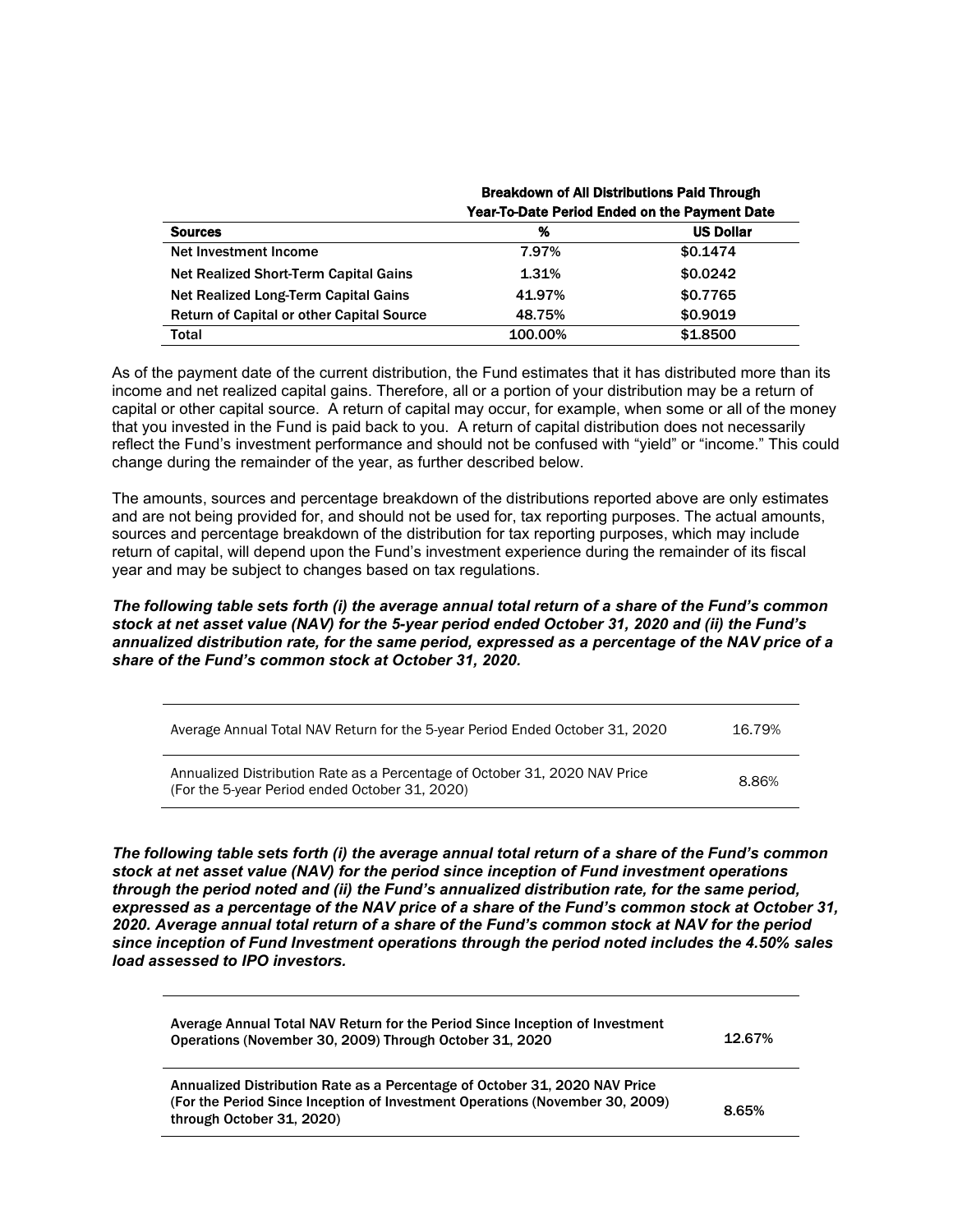*The following table sets forth (i) the cumulative total return (at NAV) of a share of the Fund's common stock for the year-to-date period ended October 31, 2020 and (ii) the Fund's distribution rate, for the same period, expressed as a percentage of the NAV price of a share of the Fund's common stock at October 31, 2020.*

| Cumulative Total NAV Return for the Year-to-Date Period Ended October 31, 2020                                          | $-0.35\%$ |
|-------------------------------------------------------------------------------------------------------------------------|-----------|
| Distribution Rate as a Percentage of October 31, 2020 NAV Price<br>(For the Year-to-Date Period Ended October 31, 2020) | 6.33%     |

You should not draw any conclusions about the Fund's investment performance from the amount of the distributions noted in the tables above or from the terms of the Fund's distribution policy.

The Fund or your financial professional will send you a Form 1099-DIV for the calendar year that will tell you how to report these distributions on your US federal income tax return. For tax purposes, the Fund is required to report unrealized gains or losses on certain non-US investments as ordinary income or loss, respectively. Accordingly, the amount of the Fund's total distributions that will be taxable as ordinary income may be different than the amount of the distributions from net investment income reported above.

The Board may change the Fund's distribution policy and the amount or timing of the distributions, based on a number of factors, including, but not limited to, the amount of the Fund's undistributed net investment income and net short- and long-term capital gains and historical and projected net investment income and net short- and long-term capital gains.

The Fund is a closed-end investment company that trades on the New York Stock Exchange.

## **Past performance does not guarantee future results.**

## Important Disclosures:

*Investors should consider the investment objectives, risks, charges, and expenses of the Fund carefully before investing. You can obtain the Fund's most recent periodic reports and other regulatory filings by contacting your financial advisor or visiting www.columbiathreadneedleus.com. These reports and other filings can also be found on the Securities and Exchange Commission's EDGAR Database. You should read these reports and other filings carefully before investing.*

The Fund expects to receive all or some of its current income and gains from the following sources: (i) dividends received by the Fund that are paid on the equity and equity-related securities in its portfolio; and (ii) capital gains (short-term and long-term) from option premiums and the sale of portfolio securities. It is possible that the Fund's distributions will at times exceed the earnings and profits of the Fund and therefore all or a portion of such distributions may constitute a return of capital as described below. A return of capital is a return of your original investment. A return of capital distribution does not necessarily reflect the Fund's investment performance and should not be confused with "yield" or "income." You should not draw any conclusions about the Fund's investment performance from the amount of this distribution or from the Fund's distribution policy.

Distributions that qualify as a return of capital are a return of some or all of your original investment in the Fund. A return of capital reduces a stockholder's tax basis in his or her shares. Once the tax basis in your shares has been reduced to zero, any further return of capital may be taxable as capital gain. Shareholders should consult their tax advisor or tax attorney for proper treatment.